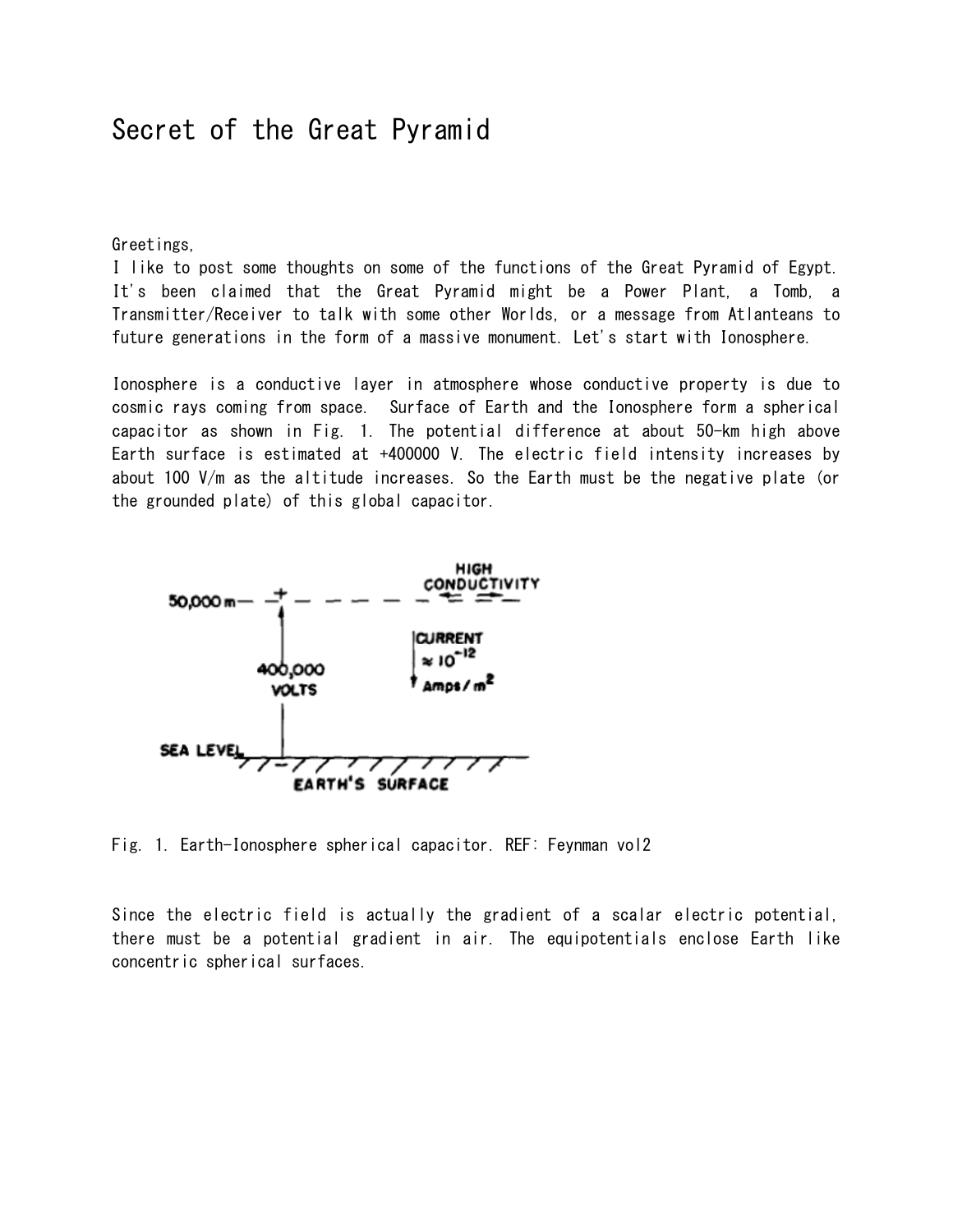

Fig. 9-1. (a) The potential distribution above the earth. (b) The potential distribution near a man in an open flat place.

Fig. 2. Potential distribution. REF: Feynman vol2

Great Pyramid of Keops has insulating outer surface and underneath there is a conductive surface. Most likely, equipotential lines are distorted around the pyramid. The tip of the pyramid may be around 0 V/m. However, the equipotential lines are highly compressed at the tip of the pyramid and the lines that are at much higher potential are very close to 0 V/m line as seen in Fig. 3. The height of the pyramid is 146 m, and the expected potential close to the tip of the pyramid is 14600 V. This high positive potential attracts and pulls the electrons from the tip of the pyramid.



Fig. 3. Electrons are ejected from the tip of the pyramid.